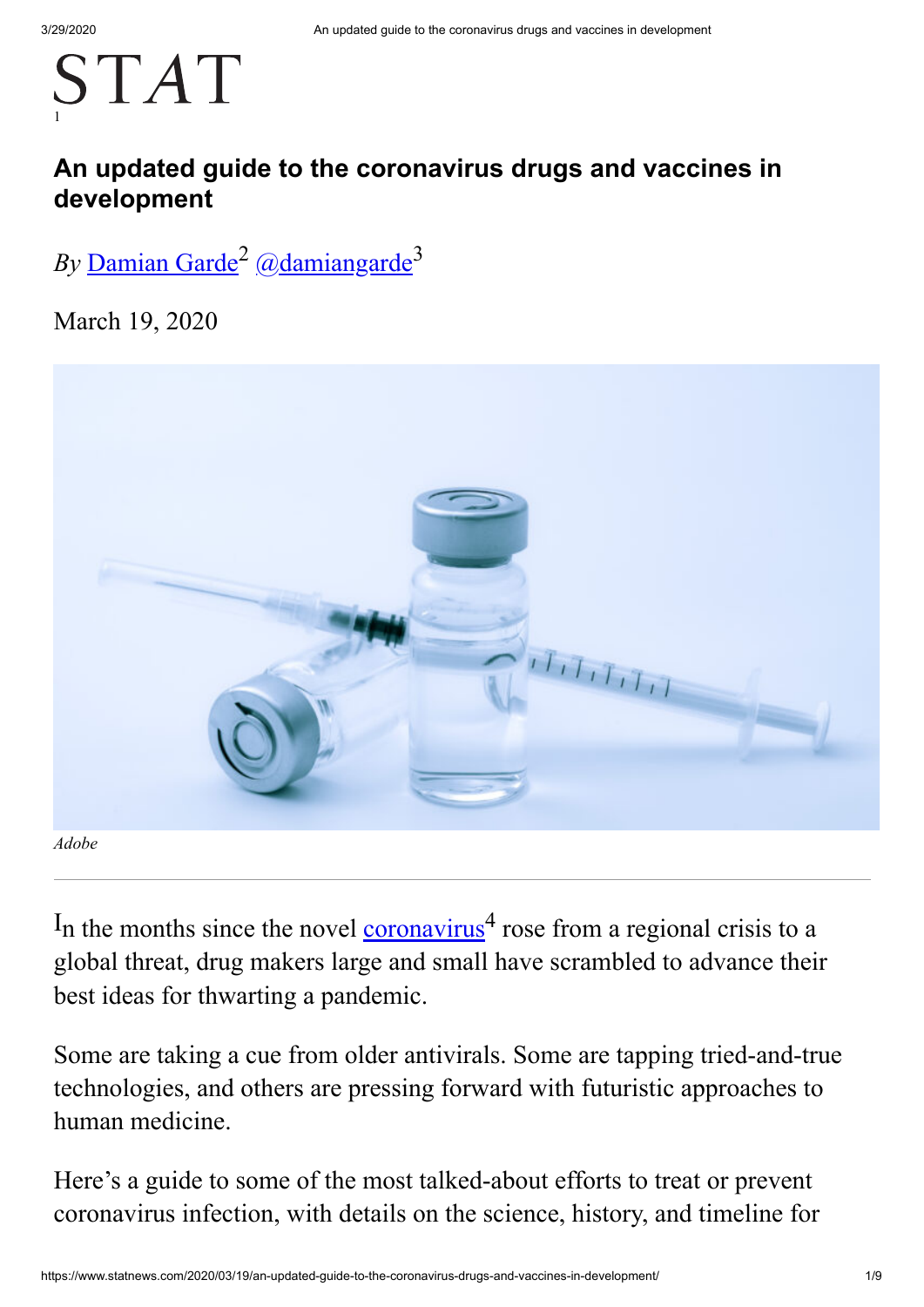each endeavor. We're looking at novel medicines, not repurposed drugs. (For more on some of the efforts to repurpose drugs, read [this](https://www.statnews.com/2020/03/18/who-to-launch-multinational-trial-to-jumpstart-search-for-coronavirus-drugs/)<sup>5</sup>.) The below therapies and vaccines are sorted in order of how close they could be to approval, starting with a treatment in Phase 3 trials, followed by others in Phase 1 studies and then preclinical development. Approval, of course, would only come if they are proven safe and effective.

[Support STAT:](https://www.statnews.com/contribute/?src=inarticle) <sup>6</sup>[If you value our coronavirus coverage, please consider making a one-time](https://www.statnews.com/contribute/?src=inarticle) contribution to support our journalism. <sup>6</sup>

**Gilead Sciences** Approach: Treatment Stage: Phase 3

Gilead's remdesivir is being studied in five clinical trials around the world. In China, Gilead is recruiting about 1,000 patients diagnosed with the coronavirus to determine whether multiple doses of remdesivir can reverse the infection. The primary goals are reducing fever and helping patients get out of the hospital within two weeks. The drug, which previously failed in a study on Ebola virus, is administered intravenously. More on the drug [here](https://www.statnews.com/2020/03/16/remdesivir-surges-ahead-against-coronavirus/)<sup>7</sup>.

## **Ascletis Pharma**

Approach: Treatment Stage: Phase 1

Chinese drug maker Ascletis Pharma is testing a combination of antivirals, one approved for HIV and one approved for hepatitis C, that might treat coronavirus infection. Last month, the company enrolled 11 patients with coronavirus-caused pneumonia and administered a cocktail of danoprevir and ritonavir. All 11 were eventually discharged, [according to Ascletis](http://ascletis.com/news_detail/172/id/348.html)<sup>8</sup>. The company hasn't disclosed plans for a larger study.

## **Moderna Therapeutics**

Approach: Vaccine Stage: Phase 1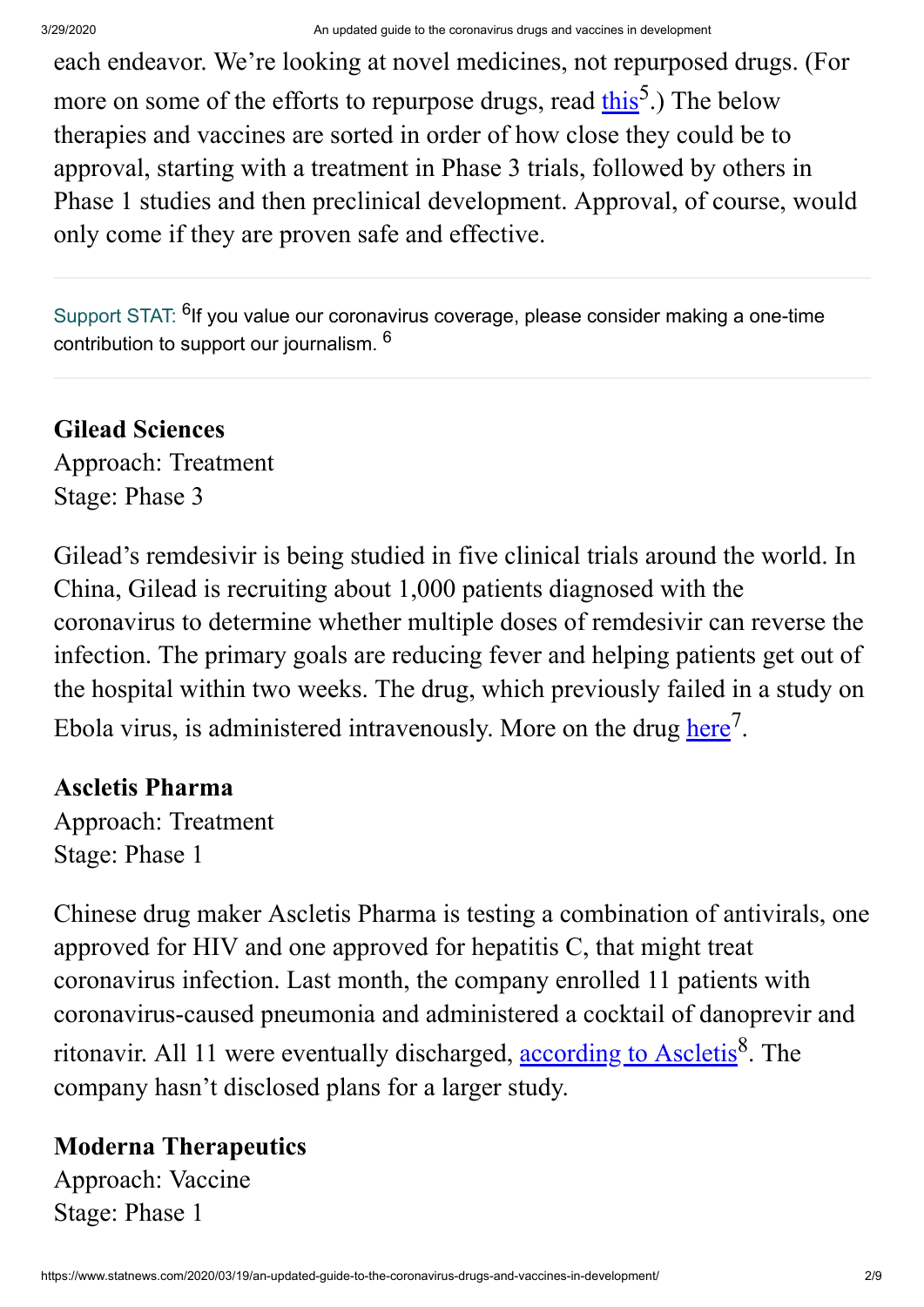#### 3/29/2020 An updated guide to the coronavirus drugs and vaccines in development

Moderna set a drug industry record with mRNA-1273, a vaccine candidate identified just 42 days after the novel coronavirus was sequenced. The company is working with the National Institutes of Health on a healthyvolunteer study that began earlier this month. If mRNA-1273 proves itself to be safe, Moderna will enroll hundreds more patients to determine whether the vaccine protects against infection. Moderna's product is a synthetic strand of messenger RNA, or mRNA, designed to convince bodily cells to produce antibodies against the virus. The company, founded in 2010, is yet to win Food and Drug Administration approval for any of its mRNA medicines. More on the vaccine candidate [here](https://www.statnews.com/2020/03/11/researchers-rush-to-start-moderna-coronavirus-vaccine-trial-without-usual-animal-testing/)<sup>9</sup>.

## **CanSino Biologics**

Approach: Vaccine Stage: Phase 1

CanSino Biologics, headquartered in Tianjin, is close to testing its novel coronavirus vaccine in a clinical trial in China. CanSino's approach involves taking a snippet of coronavirus' genetic code and entwining it with a harmless virus, thereby exposing healthy volunteers to the novel infection and spurring the production of antibodies. The company [said this week](http://www.cansinotech.com/homes/article/show/56/153.html)<sup>10</sup> that Chinese authorities approved its planned trial, which will begin as soon as possible. CanSino markets a vaccine for Ebola virus in China.

## **Arcturus Therapeutics**

Approach: Vaccine Stage: Preclinical

Arcturus Therapeutics is pressing forward with a vaccine that relies on engineering RNA. The company plans to take an RNA virus that has been edited to encode for proteins that will protect against infection and load it into a liquid nanoparticle. The resulting vaccine, being developed in partnership with Duke University, promises a better immune response at a lower dose than competing mRNA approaches, according to the company. The vaccine remains in preclinical development, and Arcturus has promised to start a human trial as quickly as possible.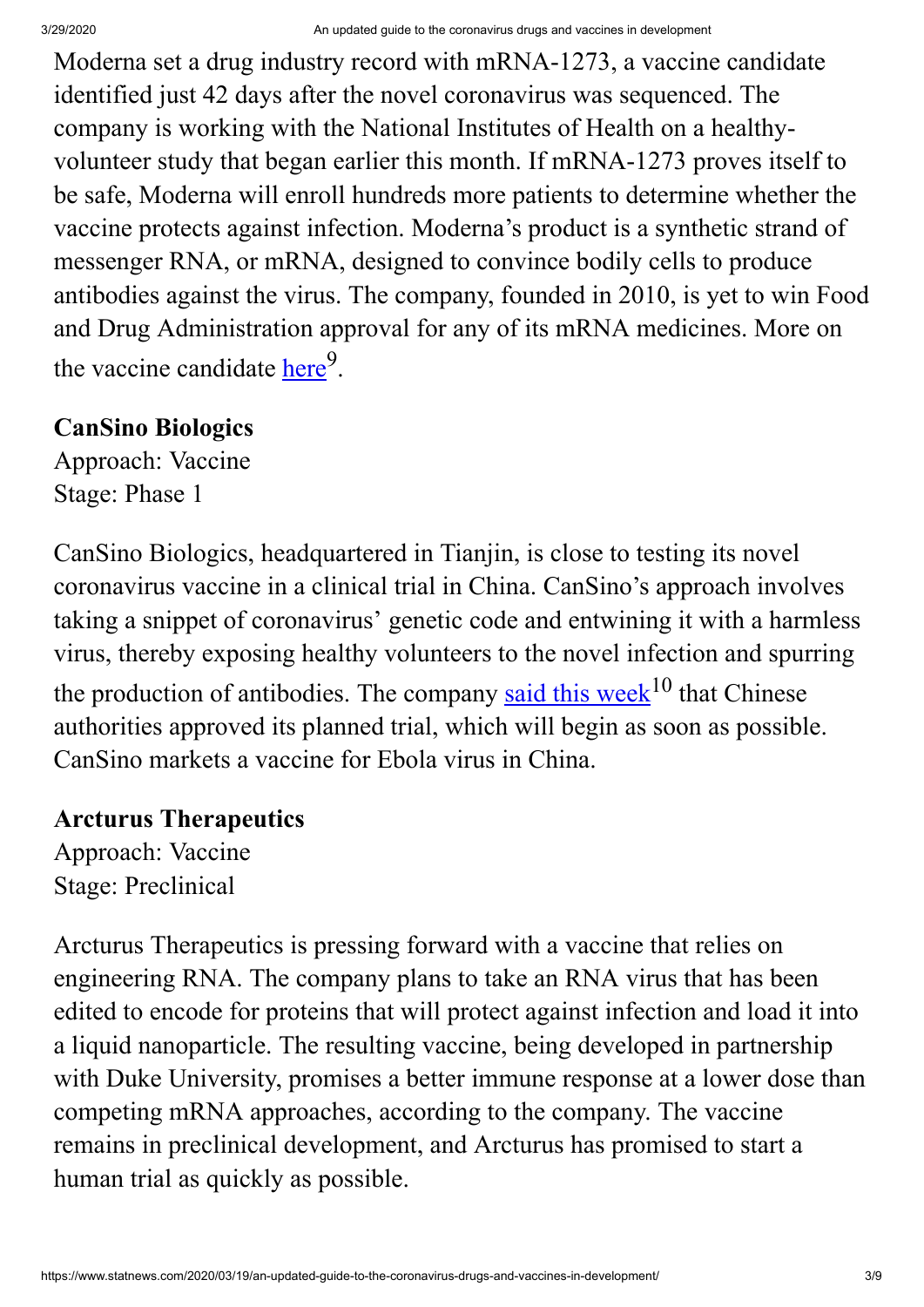## **BioNTech** Approach: Vaccine Stage: Preclinical

Germany's BioNTech is working on an mRNA vaccine for the novel coronavirus with plans to enter clinical testing in April. Like its competitors, the company uses strands of mRNA to spur the production of protective antibodies. Earlier this month, Shanghai's Fosun Pharma [signed a deal](https://investors.biontech.de/news-releases/news-release-details/biontech-and-fosun-pharma-form-covid-19-vaccine-strategic)<sup>13</sup> to [market BioNTech's vaccine in China if it's eventually approved. Pfizer has](https://investors.biontech.de/news-releases/news-release-details/pfizer-and-biontech-co-develop-potential-covid-19-vaccine) agreed<sup>14</sup> to co-develop the vaccine in the rest of the world.

## **CureVac**

Approach: Vaccine Stage: Preclinical

Like Moderna, CureVac uses man-made mRNA to spur the production of proteins. And, like Moderna, it got a grant from the nonprofit Coalition for Epidemic Preparedness Innovations to apply its technology to coronavirus. CureVac has said it expects to have a candidate ready for animal testing by April, aiming to start a clinical study this summer. The company is also working with CEPI on a mobile mRNA manufacturing technology, one that would theoretically allow health care workers to rapidly produce vaccines to respond at the site of an outbreak.

## **Eli Lilly**

Approach: Treatment Stage: Preclinical

Eli Lilly has partnered with a Canadian firm called AbCellera to develop antibody treatments for coronavirus infection. Using a blood sample from a coronavirus survivor, AbCellera identified more than 500 antibodies that might protect against the virus. Now it's <u>working with Lilly</u><sup>15</sup> to identify which are most potent. The two companies aim to have a treatment ready for human trials within the next four months.

## **GlaxoSmithKline**

Approach: Vaccine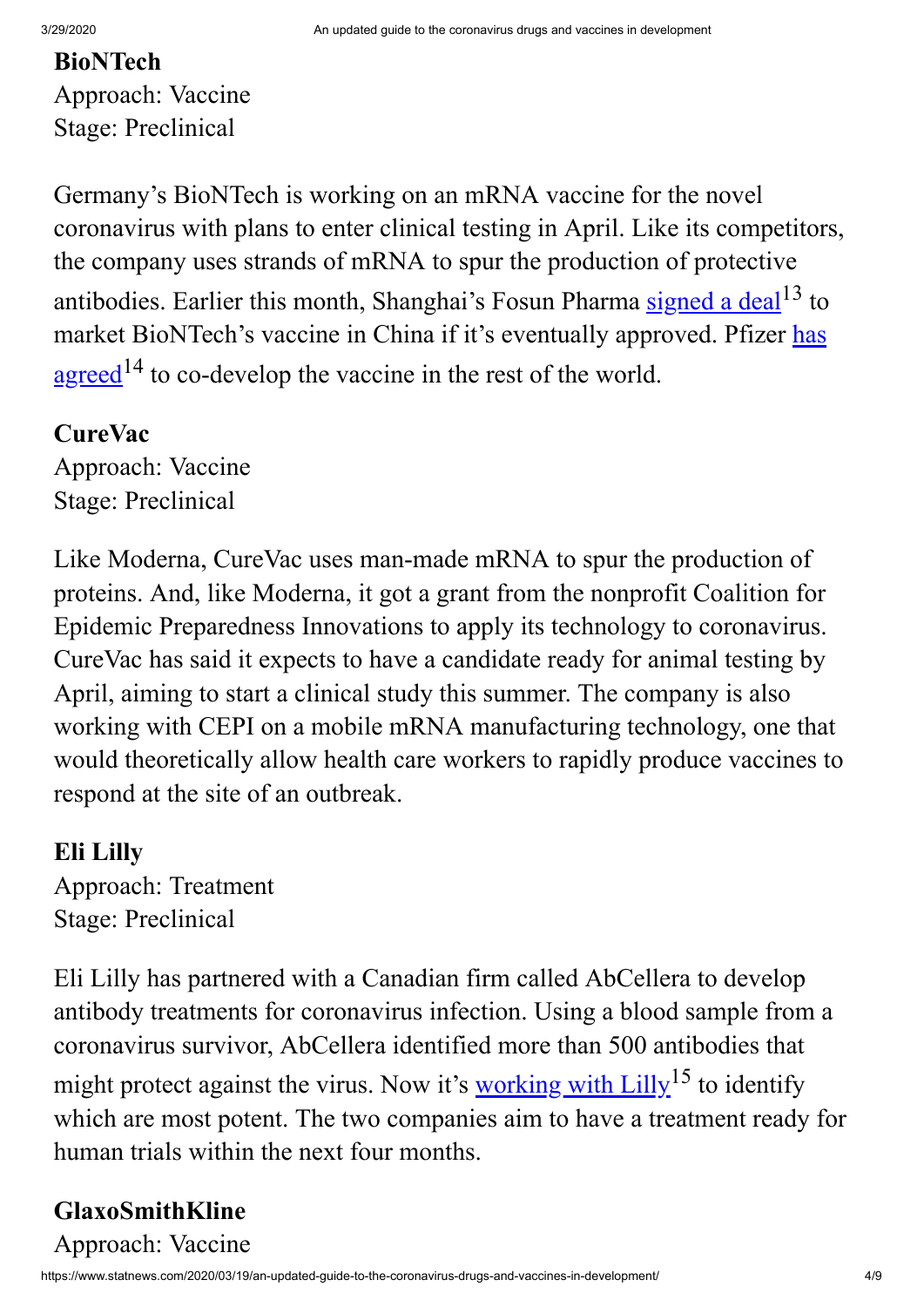#### Stage: Preclinical

GlaxoSmithKline, one of the world's largest vaccine manufacturers, is lending its technology to a Chinese biotech firm at work on a coronavirus vaccine.

Under an <u>agreement signed last month</u><sup>16</sup>, GSK is providing its proprietary adjuvants — compounds that enhance the effectiveness of vaccines — to Clover Biopharmaceuticals, a privately held company based in Chengdu. Clover's approach involves injecting proteins that spur an immune response, thereby priming the body to resist infection. GSK struck a similar deal with the University of Queensland in Australia, which is also working on a protein vaccine.The company has not said when it expects to advance either into human testing. GSK is also lending its scientific expertise to CEPI.

#### **Inovio Pharmaceuticals**

Approach: Vaccine Stage: Preclinical

Inovio has spent the last four decades working to turn DNA into medicine, and the company believes its technology could quickly generate a vaccine for the novel coronavirus. Working with CEPI grant money, Inovio has come up with a DNA vaccine it believes can generate protective antibodies and keep patients from infection. The company has partnered with a Chinese manufacturer, Beijing Advaccine Biotechnology, and is working through preclinical development with a candidate called INO-4800. The company expects to progress into clinical trials in April and has promised to manufacture 1 million doses of its candidate this year.

#### **Johnson & Johnson**

Approach: Vaccine and treatment Stage: Preclinical

Johnson & Johnson, which has in the past responded to outbreaks of the Ebola and Zika viruses, is taking a multipronged approach to the coronavirus. The company is in the early days of developing a vaccine that would introduce patients to a deactivated version of the virus, triggering an immune response without causing infection. Human trials could begin by November. At the same time, J&J is working with the federal Biomedical Advanced Research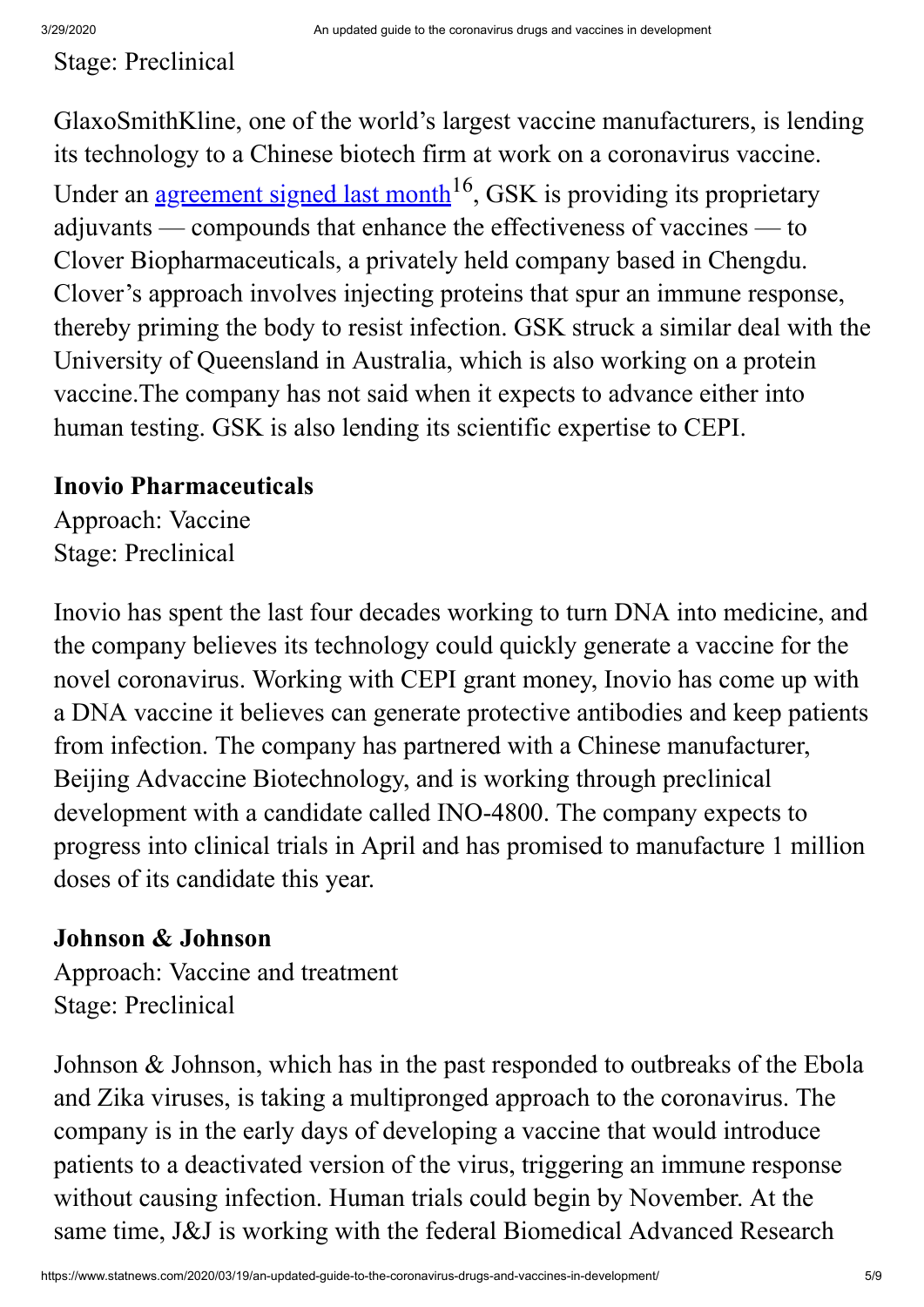and Development Authority on potential treatments for patients who are already infected, a process that includes investigating whether any of its older medicines might work against the coronavirus.

[Trending Now:](https://www.statnews.com/most-popular/) <sup>17</sup>

**[A fiasco in the making? As the coronavirus pandemic takes hold,](https://www.statnews.com/2020/03/17/a-fiasco-in-the-making-as-the-coronavirus-pandemic-takes-hold-we-are-making-decisions-without-reliable-data/) we are making decisions without reliable data <sup>18</sup>**

### **Pfizer**

Approach: Vaccine and treatment Stage: Preclinical

[Outside of its vaccine work with BioNTech, Pfizer has put out a five-point](https://www.pfizer.com/news/press-release/press-release-detail/pfizer_outlines_five_point_plan_to_battle_covid_19) plan<sup>19</sup> to address the outbreak, which includes making its technology, scientists, expertise, and manufacturing available to outside institutions. The company has also promised to create a rapid-response program to make it easier to respond to future pandemics.

## **Regeneron Pharmaceuticals**

Approach: Treatment Stage: Preclinical

Regeneron has grown into a \$50 billion business based on its ability to craft human antibodies out of genetically engineered mice. Now it's tapping that technology in hopes of treating coronavirus. The company immunized its proprietary antibody-generating mice with a harmless analog of the novel coronavirus, generating potential treatments for the infection. Regeneron plans to select the two most potent antibodies and advance the cocktail into human studies by early summer. The last time Regeneron embarked on this process, during the Ebola outbreak of 2015, it came up with an antibody cocktail that roughly doubled survival rates for treated patients. More on Regeneron's treatment [here](https://www.statnews.com/2020/02/05/in-the-race-to-develop-a-coronavirus-treatment-regeneron-thinks-it-has-the-inside-track/)<sup>20</sup>.

## **Sanofi** Approach: Vaccine and treatment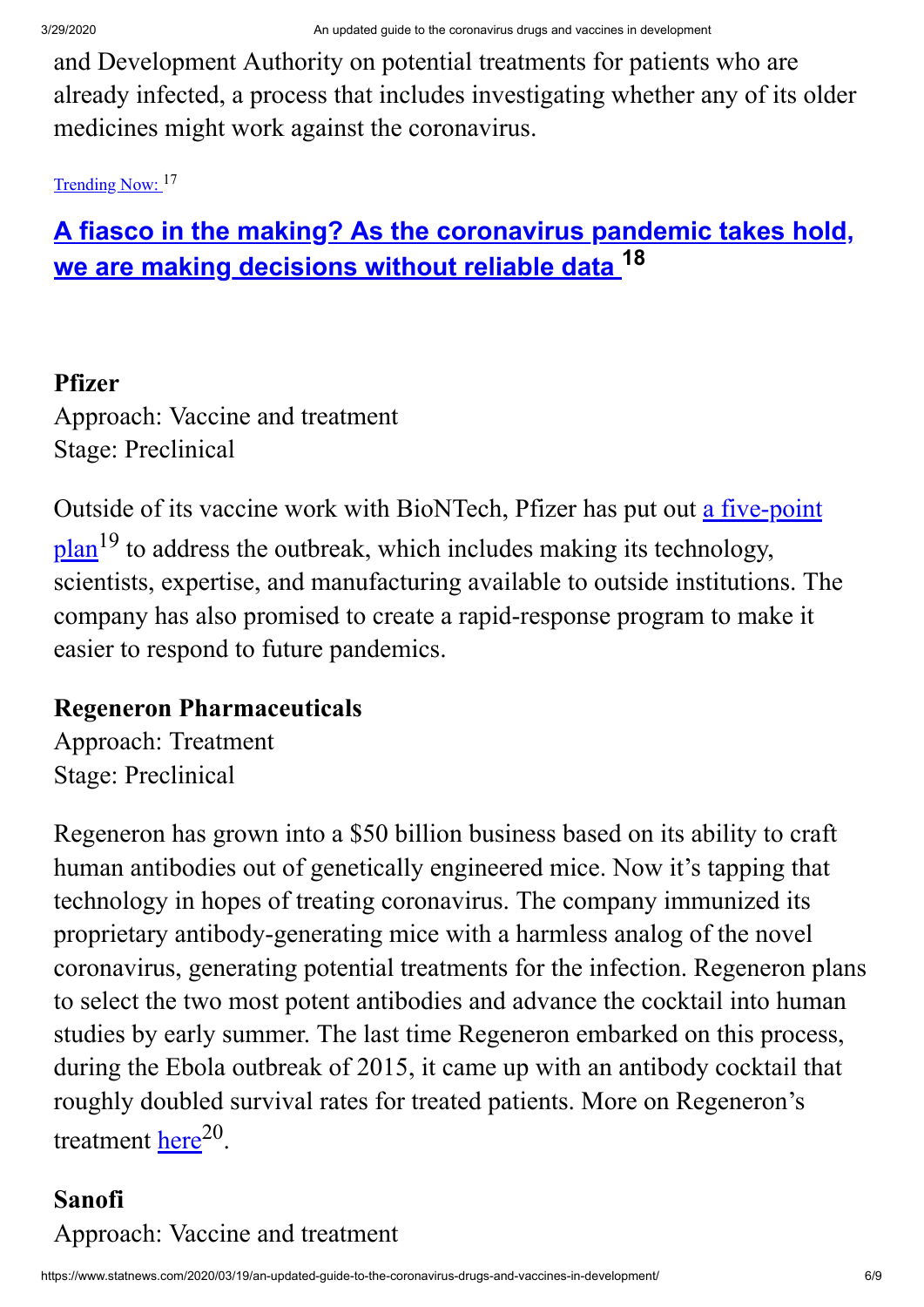#### Stage: Preclinical

Sanofi, which has successfully developed vaccines for yellow fever and diphtheria, is working with BARDA on an answer to the coronavirus. Sanofi's approach involves taking some of the coronavirus's RNA and mixing it with genetic material from a harmless virus, creating a chimera that can prime the immune system without making patients sick. Sanofi expects to have a vaccine candidate to test in the lab within six months and could be ready to test a vaccine in people within a year to 18 months. Approval would likely be at least three years away, the company said. Outside of vaccines, Sanofi and Regeneron have started a clinical trial to test whether Kevzara, an approved anti-inflammatory drug, can help with the symptoms of Covid-19.

## **Takeda**

Approach: Treatment Stage: Preclinical

Japanese pharma giant Takeda is at work on a treatment derived from the blood of people who have already been infected by the coronavirus. The company is drawing blood from coronavirus survivors, harvesting the plasma, and then isolating the protective antibodies that kept those patients alive. It's not a new idea. Blood transfusions have been used to combat viral outbreaks since at least the Spanish Flu pandemic of 1918. But Takeda's take on it could prove to be faster in development than other therapeutic approaches. According to the company, the therapy could be available to patients in 12 to 18 months.

## **Vir Biotechnology**

Approach: Treatment Stage: Preclinical

Vir Biotechnology, a company focused on infectious disease, has isolated antibodies from people who survived SARS, a viral relative of the novel coronavirus, and is working to determine whether they might treat the infection. Teaming up with Chinese pharma contractor WuXi Biologics, the San Francisco-based Vir is in the early stages of development and hasn't specified when it expects to have products ready for human testing. The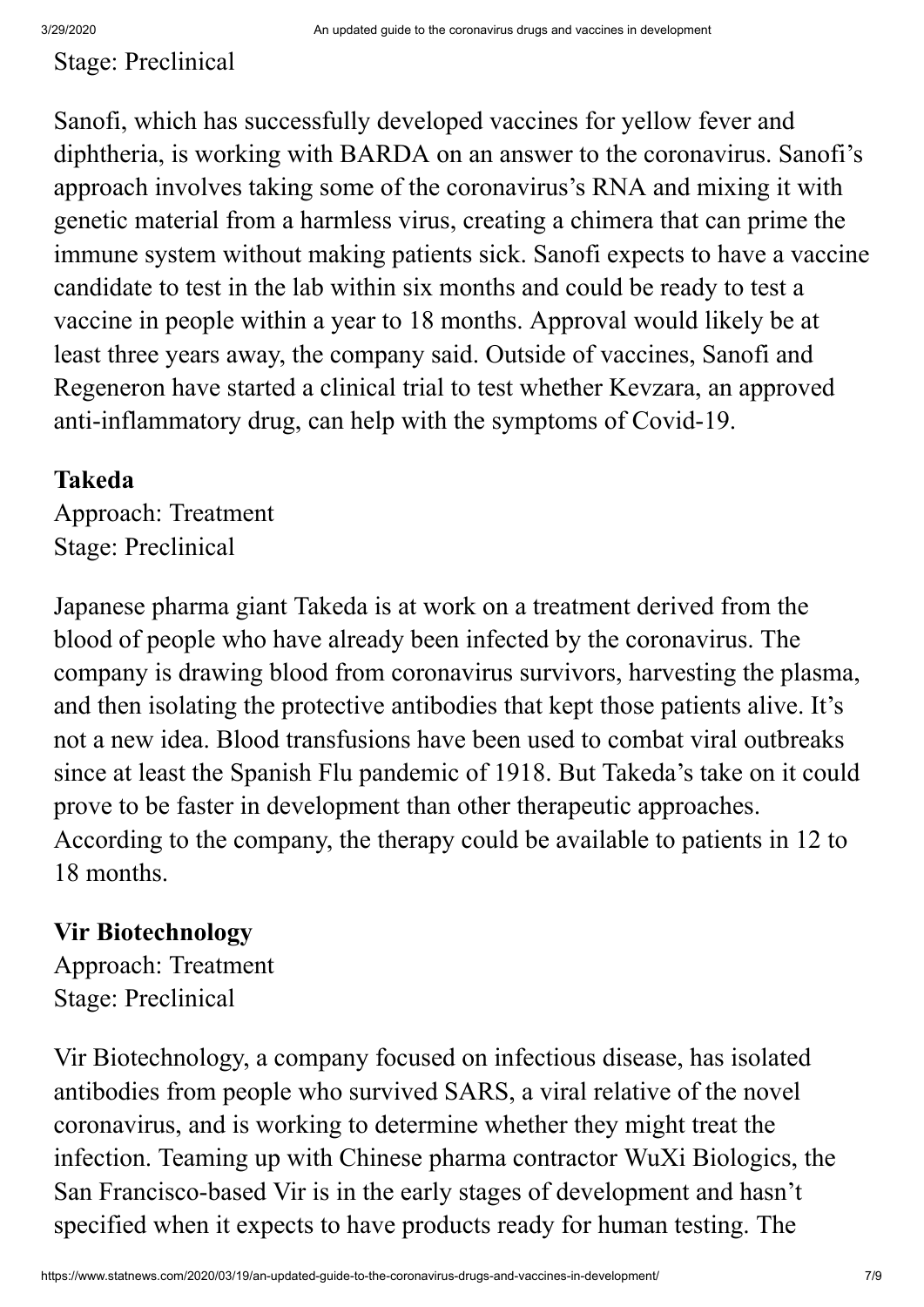company has also aligned with Alnylam Pharmaceuticals to work on treatments that might halt viral replication by interfering with RNA signaling. Vir's CEO, Biogen veteran George Scangos, is also coordinating the trade group BIO's response to the coronavirus outbreak.

## **About the Author**



**[Damian](https://www.statnews.com/staff/damian-garde/) Garde 2**

National Biotech Reporter

Damian covers biotech and writes [The Readout newsletter](https://www.statnews.com/signup/readout/)<sup>21</sup>.

 $d$ amian.garde@statnews.com<sup>22</sup> [@damiangarde](https://twitter.com/damiangarde) <sup>3</sup>

# **Links**

- 1. https://www.statnews.com/category/health/
- 2. https://www.statnews.com/staff/damian-garde/
- 3. https://twitter.com/damiangarde
- 4. https://www.statnews.com/tag/coronavirus/
- 5. https://www.statnews.com/2020/03/18/who-to-launch-multinational-trial-to-jumpstart-searchfor-coronavirus-drugs/
- 6. https://www.statnews.com/contribute/?src=inarticle
- 7. https://www.statnews.com/2020/03/16/remdesivir-surges-ahead-against-coronavirus/
- 8. http://ascletis.com/news\_detail/172/id/348.html
- 9. https://www.statnews.com/2020/03/11/researchers-rush-to-start-moderna-coronavirus-vaccinetrial-without-usual-animal-testing/
- 10. http://www.cansinotech.com/homes/article/show/56/153.html
- 11. https://www.statnews.com/signup/
- 12. https://www.statnews.com/privacy/
- 13. https://investors.biontech.de/news-releases/news-release-details/biontech-and-fosun-pharmaform-covid-19-vaccine-strategic
- 14. https://investors.biontech.de/news-releases/news-release-details/pfizer-and-biontech-codevelop-potential-covid-19-vaccine
- 15. https://investor.lilly.com/news-releases/news-release-details/abcellera-and-lilly-co-developantibody-therapies-treatment
- 16. https://www.statnews.com/2020/02/24/a-chinese-biotech-partners-with-gsk-to-boost-itscoronavirus-vaccine-development/
- 17. https://www.statnews.com/most-popular/